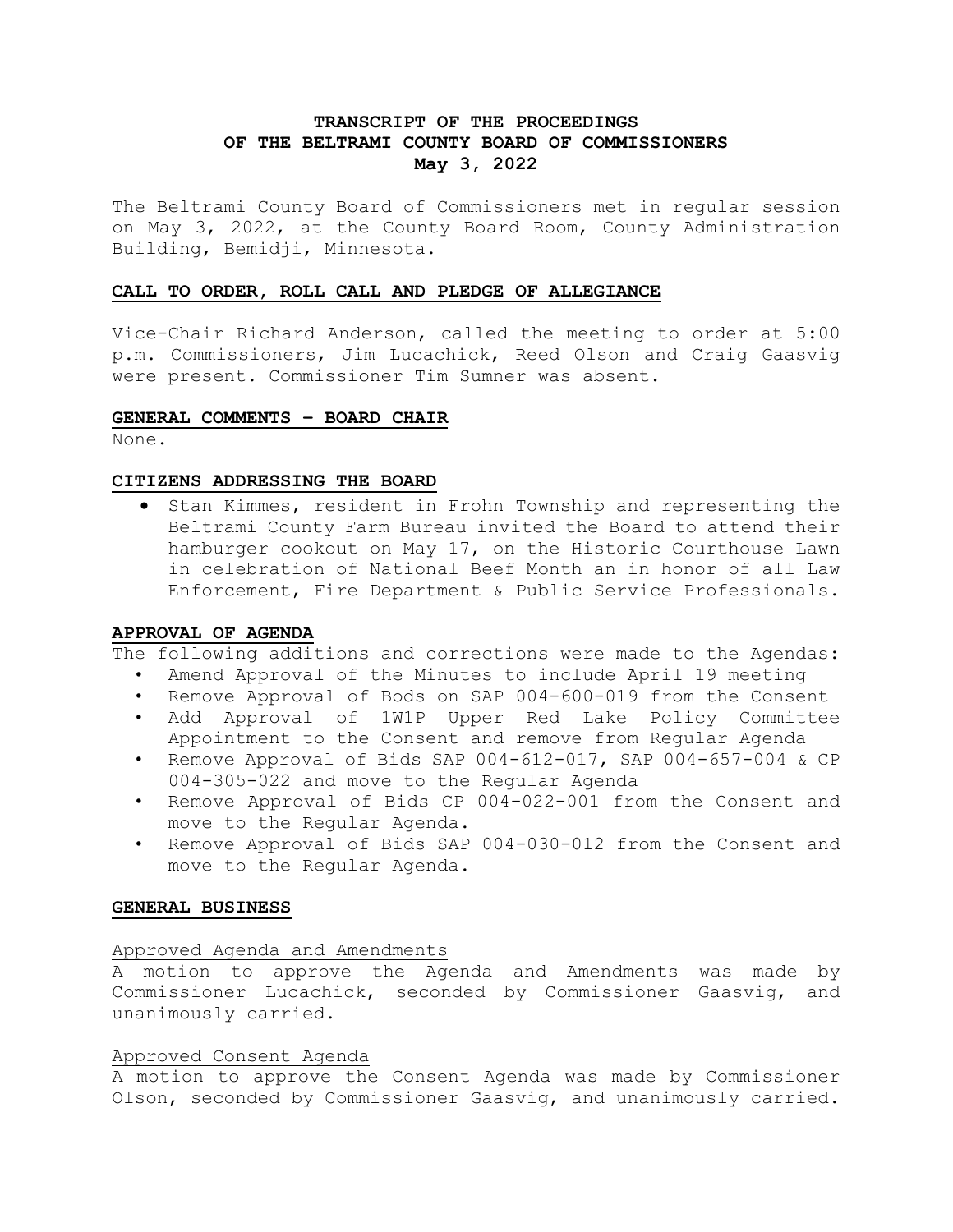#### **CONSENT ITEMS**

## Approved Minutes

The Board, by adoption of its Consent Agenda, approved the Minutes of the Board of Commissioners Work Meeting held April 19, 2022, and the Minutes of the Board of Commissioners Regular Meeting held April 19, 2022, and minutes of the Special Work Session on April 12, 2022.

#### Approved Auditor/Treasurer Warrant Payment Listing

The Board, by adoption of its Consent Agenda, received and approved the warrant payment listing submitted by the Auditor/Treasurer's Office.

Approved Payment of Auditor/Treasurer Bills The Board, by adoption of its Consent Agenda, approved payment of Auditor/Treasurer bills, as submitted.

# Approved 3.2 On/Off Sale, Wine/Strong Beer, Consumption & Display Liquor Licenses and Tobacco License

The Board, by adoption of its Consent Agenda, approved a 3.2 On/Off Sale, Wine/Strong Beer, Consumption & Display Liquor License & Tobacco License for Fourtown/Little Willie LLC, DBA: Fourtown Store & Tavern, as submitted.

# Approved Resolution of Support for One Watershed One Plan Upper Red Lake

The Board, by adoption of its Consent Agenda, approved the Resolution of Support for an Upper/Lower Red Lake Watershed – One Watershed, One Plan Project:

WHEREAS, the Minnesota Board of Soil and Water Resources has developed policies for coordination and development of comprehensive watershed management plans, also known as One Watershed, One Plan, consistent with Minnesota Statutes, Chapter 103B.801, Comprehensive Watershed Management Planning Program; and

WHEREAS, Minnesota Statutes, Chapter 103B.301, Comprehensive Local Water Management Act, authorizes Minnesota Counties to develop and implement a local water management plan; and

WHEREAS, Minnesota Statutes, Chapter 103D.401, Watershed Management Plan, authorizes Minnesota Watershed Districts to develop and implement a watershed management plan; and

WHEREAS, Minnesota Statutes, Chapter 103C.331, subdivision 11, Comprehensive Plan, authorizes Minnesota Soil and Water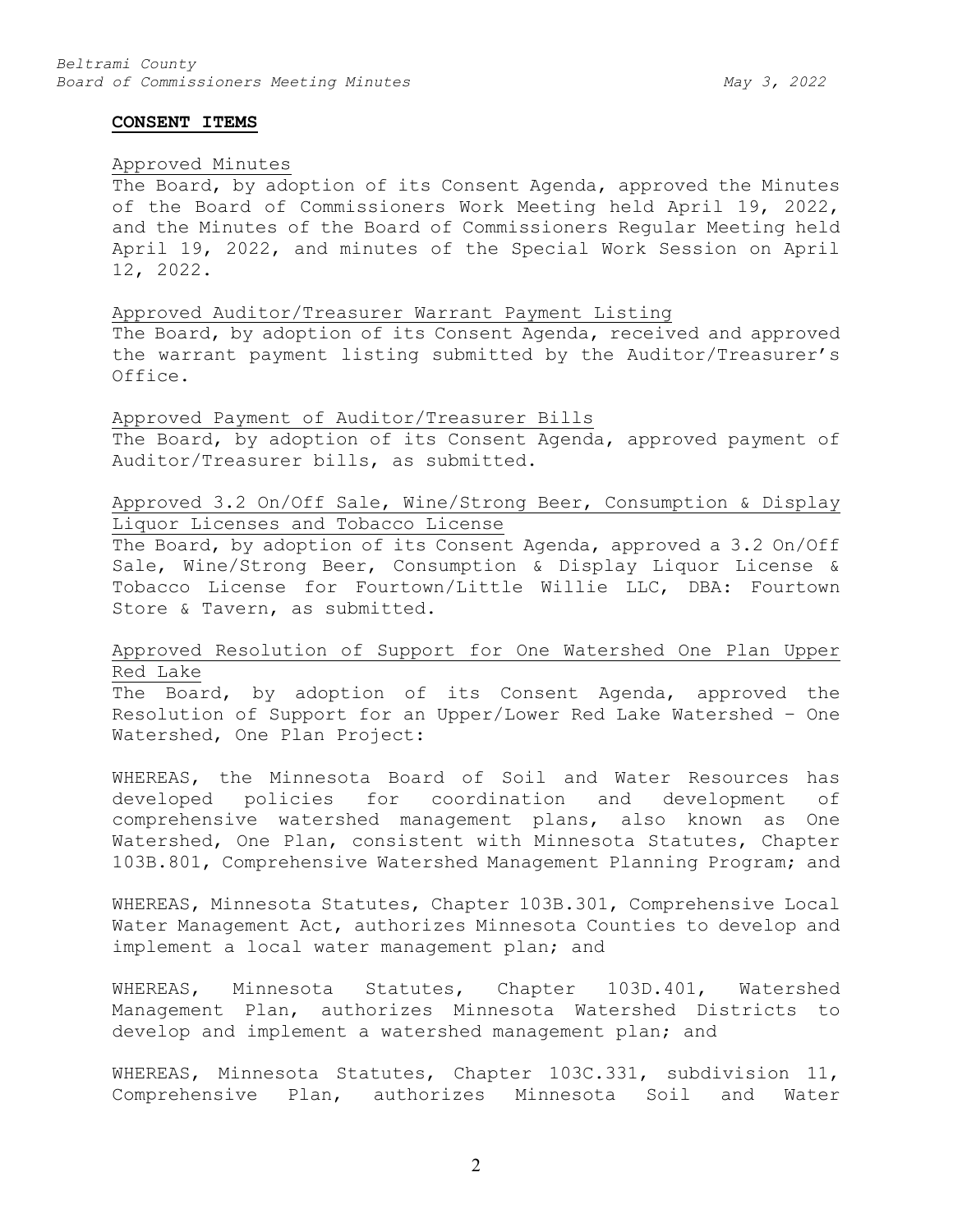#### *Beltrami County Board of Commissioners Meeting Minutes May 3, 2022*

Conservation Districts to develop and implement a comprehensive plan; and

WHEREAS, the counties, soil and water conservation districts, tribal government, and watershed district within the Upper/Lower Red Lake watershed (40), as delineated in the attached One Watershed, One Plan Suggested Boundary Map, have an interest in developing a comprehensive watershed management plan for this area.

NOW, THEREFORE, BE IT RESOLVED, that Beltrami County recognizes and supports watershed-scale planning efforts consistent with Minnesota Statutes, Chapter 103B.801, also known as One Watershed, One Plan; and

BE IT FURTHER RESOLVED that Beltrami County welcomes the opportunity to collaborate with the counties, soil and water conservation districts, watershed districts, and tribal government within the Upper/Lower Red Lake Watershed for watershed-scale planning efforts in the future; and

BE IT FURTHER RESOLVED that Beltrami County supports an application to the Board of Water and Soil Resources for a planning grant to develop a comprehensive watershed management plan and anticipates entering into a Memorandum of Agreement with the counties, soil and water conservation districts, tribal government, and watershed district within the Upper/Lower Red Lake Watershed, to collaborate on this effort, pending selection as a recipient of a planning grant.

Approved Health & Human Services Warrant Payment List The Board, by adoption of its Consent Agenda, received and approved the warrant payment listing submitted by Health & Human Services Department.

## Approved One Watershed One Plan Upper Red Lake Policy Committee Appointment

The Board, by adoption of its Consent Agenda, approved the appointment of Commissioner Tim Sumner to the One Watershed One Plan Upper Red Lake Policy Committee with Commissioner Craig Gaasvig appointed as Alternate.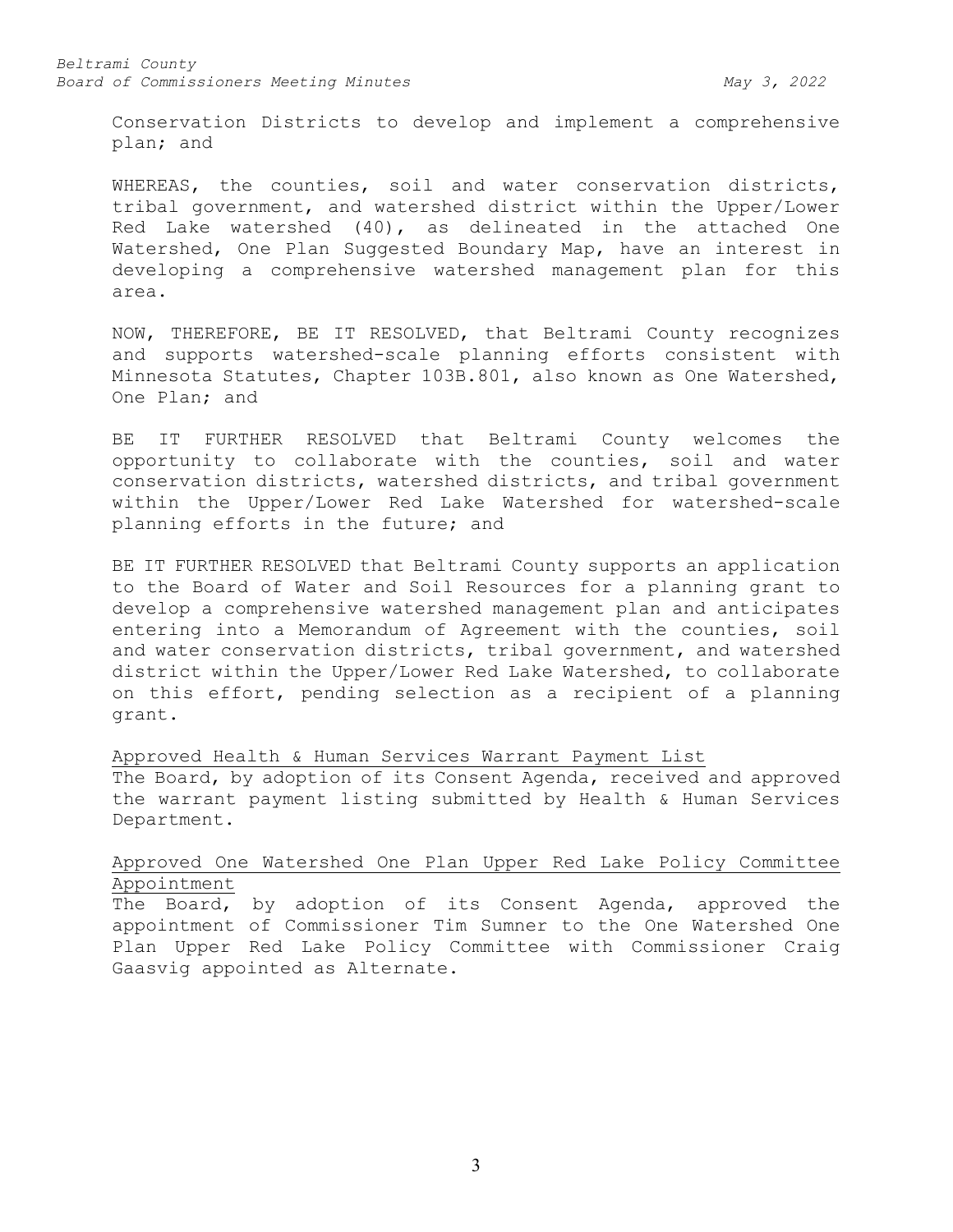### **REGULAR AGENDA**

Bids for SAP 004-612-017, SAP 004-657-004 & CP 004-305-022

| <b>Bid Abstract Summary</b>              | SAP 004-612-017, SAP 004-657-004, CP 004-305-022 MILL AND BITUMINOUS OVERLAY |  |                                   |  |  |
|------------------------------------------|------------------------------------------------------------------------------|--|-----------------------------------|--|--|
| <b>Report Date</b>                       | State                                                                        |  | Bid Release Bid Opening           |  |  |
|                                          | 5/3/2022 SAP 004-612-017                                                     |  | 4/9/2022 2022-05-03T15:00:00.000Z |  |  |
|                                          |                                                                              |  |                                   |  |  |
| <b>Bid Name</b>                          | Total                                                                        |  |                                   |  |  |
| <b>Engineer's Estimate</b>               | \$3,211,896.05                                                               |  |                                   |  |  |
| Knife River Materials-Northern Minnesota | $$3,399,223.46$ winning bid                                                  |  |                                   |  |  |
| Northern Paving                          | \$4,141,945.60                                                               |  |                                   |  |  |
| MARK SAND & GRAVEL CO.                   | \$4,309,414.25                                                               |  |                                   |  |  |

Bids for CP 004-022-001

| <b>Bid Abstract Summary</b> | Contract CP 004-022-001  |                                   |  |
|-----------------------------|--------------------------|-----------------------------------|--|
| <b>Report Date</b>          | <b>Bid Release</b>       | <b>Bid Opening</b>                |  |
| 5/3/2022                    |                          | 4/9/2022 2022-05-03T15:00:00.000Z |  |
|                             |                          |                                   |  |
| <b>Bid Name</b>             | Total                    |                                   |  |
| Engineer's Estimate         | \$638,000.00             |                                   |  |
| <b>KNIFE RIVER</b>          | \$521,840.00 Winning Bid |                                   |  |

Bids for SAP 004-030-012

| Contract SAP 004-030-012 - County Wide Bituminous Seal Coat |                        |                                   |  |  |  |
|-------------------------------------------------------------|------------------------|-----------------------------------|--|--|--|
| <b>Bid Abstract Summary</b>                                 |                        |                                   |  |  |  |
| <b>Report Date</b>                                          | <b>Bid Release</b>     | <b>Bid Opening</b>                |  |  |  |
| 5/3/2022                                                    |                        | 4/9/2022 2022-05-03T15:00:00.000Z |  |  |  |
|                                                             |                        |                                   |  |  |  |
| <b>Bid Name</b>                                             | Total                  |                                   |  |  |  |
| Engineer's Estimate                                         | \$1,536,139.70         |                                   |  |  |  |
| Morris Sealcoat & Trucking, Inc.                            | \$1,985,223.98 LOW BID |                                   |  |  |  |
| Asphalt Surface Technologies Corp.                          | \$2,076,993.71         |                                   |  |  |  |
| <b>Allied Blacktop Company</b>                              | \$2,303,456.05         |                                   |  |  |  |

It was noted that these three bids resulted in \$520,000 over budget. Highway Engineer, Bruce Hasbargen was asked how the overages would be funded if these projects were approved. Mr. Hasbargen indicated that the two over budget projects are funded by State Aide Funding, which we have. The affect would be to adjustments being made to future road projects on the 5 Year Plan.

A motion was made by Commissioner Lucachick and seconded by Commissioner Olson to approve all three projects: Bids for SAP 004-612-017, SAP 004-657-004 & CP 004-305-022, Bids for CP 004- 022-001 and Bids for SAP 004-030-012. Unanimously carried.